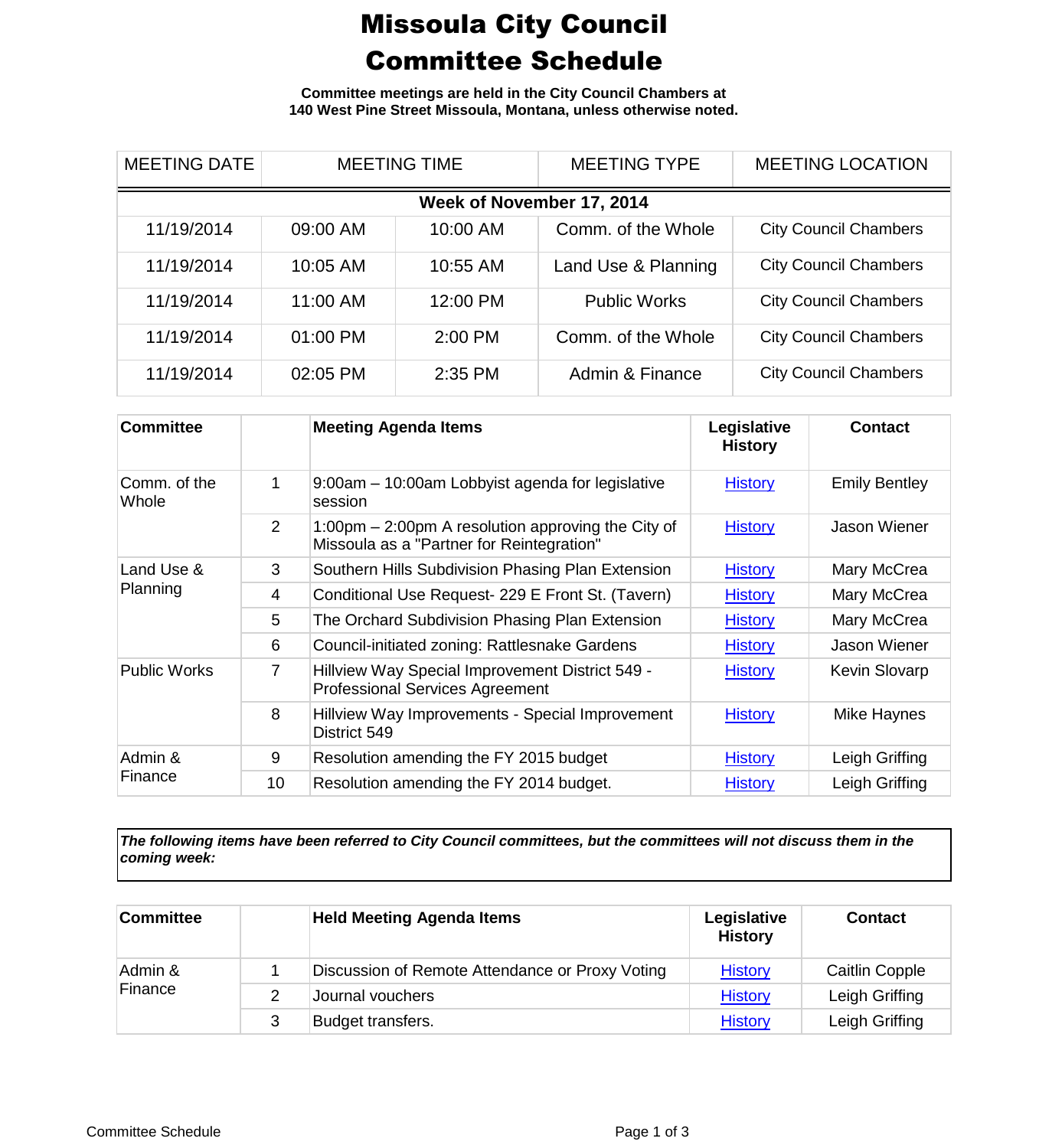## Missoula City Council Committee Schedule

**Committee meetings are held in the City Council Chambers at 140 West Pine Street Missoula, Montana, unless otherwise noted.**

| Parks &<br>Conservation | 4              | Resolution to address parkland encroachment                                                                                                                                            | <b>History</b> | Elizabeth Erickson                 |
|-------------------------|----------------|----------------------------------------------------------------------------------------------------------------------------------------------------------------------------------------|----------------|------------------------------------|
|                         | 5              | Dogs In City Cemetery                                                                                                                                                                  | <b>History</b> | <b>Ed Childers</b>                 |
| Comm. of the<br>Whole   | 6              | Propose the City Council be a member unit of the<br>Missoula Chamber of Commerce.                                                                                                      | <b>History</b> | <b>Caitlin Copple</b>              |
|                         | $\overline{7}$ | Mountain Water Acquisition Update                                                                                                                                                      | <b>History</b> | Bryan von Lossberg                 |
|                         | 8              | Every Voice Engaged--A Municipal Gaming Tool to<br>engage the public in budget prioritization                                                                                          | <b>History</b> | <b>Caitlin Copple</b>              |
|                         | $9\,$          | Next Generation Broadband for City of Missoula &<br>Missoula County                                                                                                                    | <b>History</b> | Caitlin Copple,<br>Jason Wiener    |
|                         | 10             | i3 Teen Council discussion                                                                                                                                                             | <b>History</b> | Jason Wiener                       |
|                         | 11             | Updates from Council representatives on the Health<br>Board, Community Forum, Transportation Policy<br>Coordinating Committee, other boards and<br>commissions as necessary. (Ongoing) | <b>History</b> | <b>Marilyn Marler</b>              |
|                         | 12             | Update from Missoula Economic Partnership<br>President/CEO James Grunke                                                                                                                | <b>History</b> | <b>Marilyn Marler</b>              |
|                         | 13             | Bi-annual meeting with the Chamber of Commerce                                                                                                                                         | <b>History</b> | <b>Marilyn Marler</b>              |
|                         | 14             | Conference updates and information sharing                                                                                                                                             | <b>History</b> | <b>Marilyn Marler</b>              |
|                         | 15             | Missoula County Public Schools update--Smart<br>Schools 2020                                                                                                                           | <b>History</b> | Jason Wiener                       |
| Land Use &<br>Planning  | 16             | Annexation, (see separate list at City Clerk's Office<br>for pending annexations) (Ongoing in committee)                                                                               | <b>History</b> | Marty Rehbein                      |
|                         | 17             | Discussion of City planning issues with members of<br>the Planning Board.                                                                                                              | <b>History</b> | <b>Bob Jaffe</b>                   |
|                         | 18             | Adopt broadband standards for the City of Missoula                                                                                                                                     | <b>History</b> | Caitlin Copple and<br>Jason Wiener |
| Pub. Safety &<br>Health | 19             | Discuss plans to resolve natural gas-like odors in<br>Northside and Westside neighborhoods                                                                                             | <b>History</b> | Bryan von Lossberg                 |
|                         | 20             | Fire Department update.                                                                                                                                                                | <b>History</b> | <b>Jason Diehl</b>                 |
|                         | 21             | Safety aspects of management of the urban deer<br>population in the city of Missoula.                                                                                                  | <b>History</b> | Dick Haines, Jon<br><b>Wilkins</b> |
|                         | 22             | Discussion with Crime Victim Advocate Office.                                                                                                                                          | <b>History</b> | Jon Wilkins                        |
|                         | 23             | Air quality issues related to railroad operations in<br>and through Missoula.                                                                                                          | <b>History</b> | Dave Strohmaier                    |
|                         | 24             | Health Department update.                                                                                                                                                              | <b>History</b> | Ellen Leahy                        |
| <b>Public Works</b>     | 25             | Resolution to change the speed limit on Reserve<br>Street between Brooks and 39th Street.                                                                                              | <b>History</b> | <b>Wayne Gravatt</b>               |
|                         | 26             | Review fence regulations                                                                                                                                                               | <b>History</b> | Jason Wiener                       |
|                         | 27             | Proposal to convert Orange Street between S. 1st<br>Street and S. 6th Street to three moving lanes and                                                                                 | <b>History</b> | Alex Taft                          |